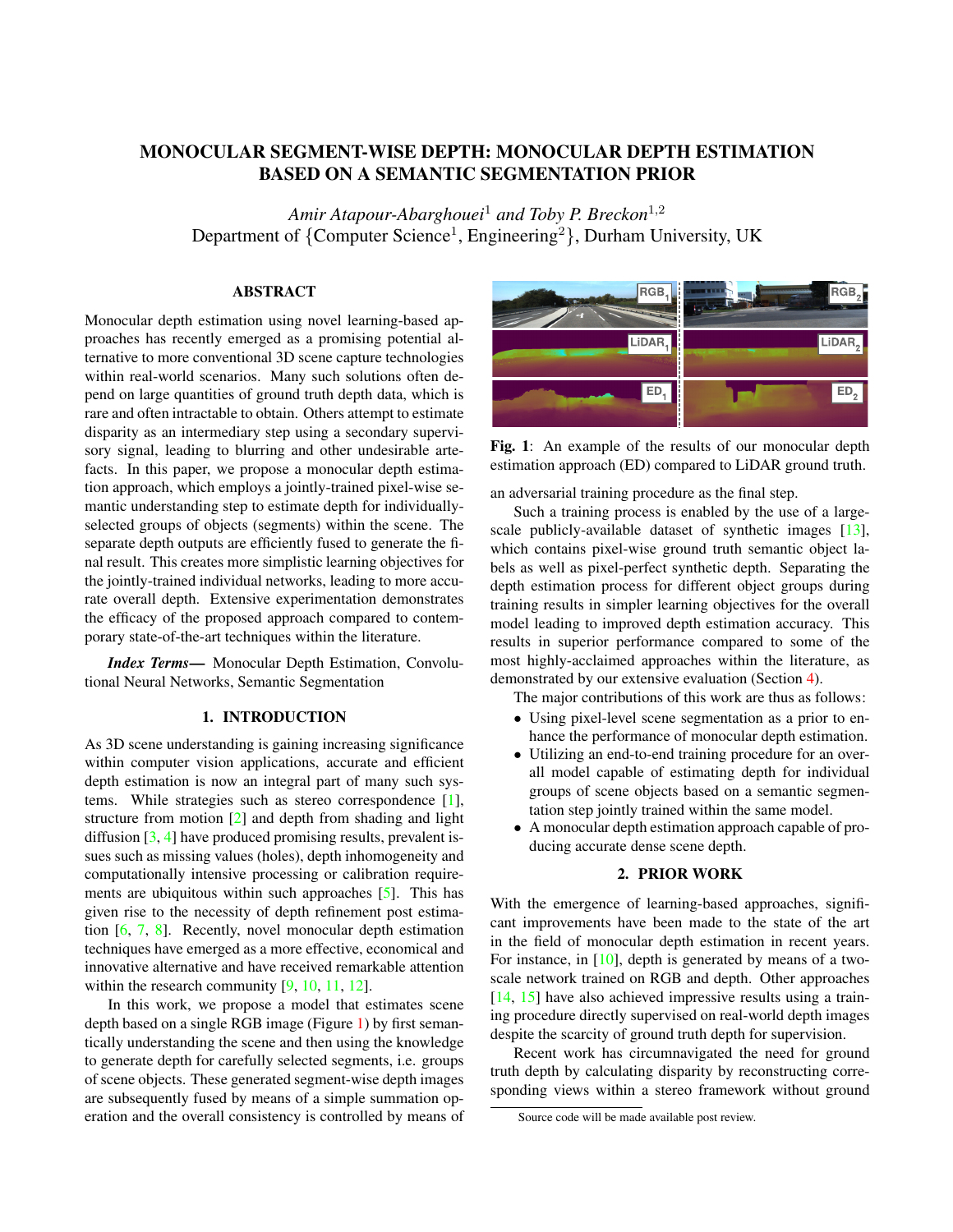<span id="page-1-0"></span>

Fig. 2: Overall training (top) and inference (bottom) procedure of our model. The segmentation networks  $(S)$  are depicted in magenta, the depth generators  $(G)$  in green, and the discriminator  $(D)$  in orange. Loss functions are shown in red.

truth depth. The work in [\[16\]](#page-4-15) presents a model that generates the right view from the left image used as the input while producing an intermediary disparity image. Similarly, [\[12\]](#page-4-11) uses bilinear sampling [\[17\]](#page-4-16) and a left/right consistency check incorporated into training for improved results.

In [\[11\]](#page-4-10), depth and camera motion are predicted by training networks that estimate depth and pose, indirectly supervised via view synthesis. In  $[18]$ , the model is trained using sparse ground truth depth and subsequently enforced within a stereo framework via an image alignment loss to output dense depth.

There are also supervised approaches [\[9,](#page-4-8) [19\]](#page-4-18) that use synthetic images to produce depth outputs. Here, we also employ synthetic images [\[13\]](#page-4-12) in a directly supervised training framework to perform the task of monocular depth estimation.

#### 3. PROPOSED APPROACH

Our approach is designed to estimate depth for separate object groups that cover the entire scene when put together. Based on empirical analysis, we opt for decomposing any scene captured within an urban driving scenario into four object groups: (1) small and narrow foreground objects (e.g. pedestrians, road signs, cars) (2) flat surfaces (e.g. roads, buildings) (3) vegetation (e.g. trees, bushes) (4) background objects forming the remaining of the scene (other often unlabelled objects, e.g. a bench on the pavement).

For the sake of notation consistency, we will henceforth

refer to the labels of this object groups as  $L_1, L_2, L_3$  and  $L_4$ , respectively. Given an input image, each group is segmented using a separate segmentation network  $(S)$ , the outputs of which are object groups that are subsequently employed to choose sections of the RGB image passed as inputs to depth generators  $(G)$ , producing depth information for each object group  $(D_1, D_2, D_3, D_4)$ . The entire model is trained as one entity, end to end (Figure [2\)](#page-1-0). Such a training process is made possible using a synthetic dataset  $[13]$  in which both ground truth depth and pixel-wise segmentation labels are available for video sequences of urban driving scenarios.

#### <span id="page-1-1"></span>3.1. Semantic Segmentation

For our segmentation networks  $(S)$ , we opt for a simple and efficient fully-supervised training procedure. The RGB image is used as the input to all the networks and each network outputs class labels for its specific object group. A sigmoid function along with binary cross-entropy is used as the loss function for each network:

$$
\mathcal{L}_{\text{BCE}} = -\frac{1}{N} \sum_{i=1}^{N} (y_i \log(p_i) + (1 - y_i) \log(1 - p_i)), \quad (1)
$$

where  $N$  denotes the number of pixels,  $y$  the ground truth label, and  $p$  is the predicted probability. This loss function is calculated for each of the four segmentation networks with the overall segmentation loss as follows: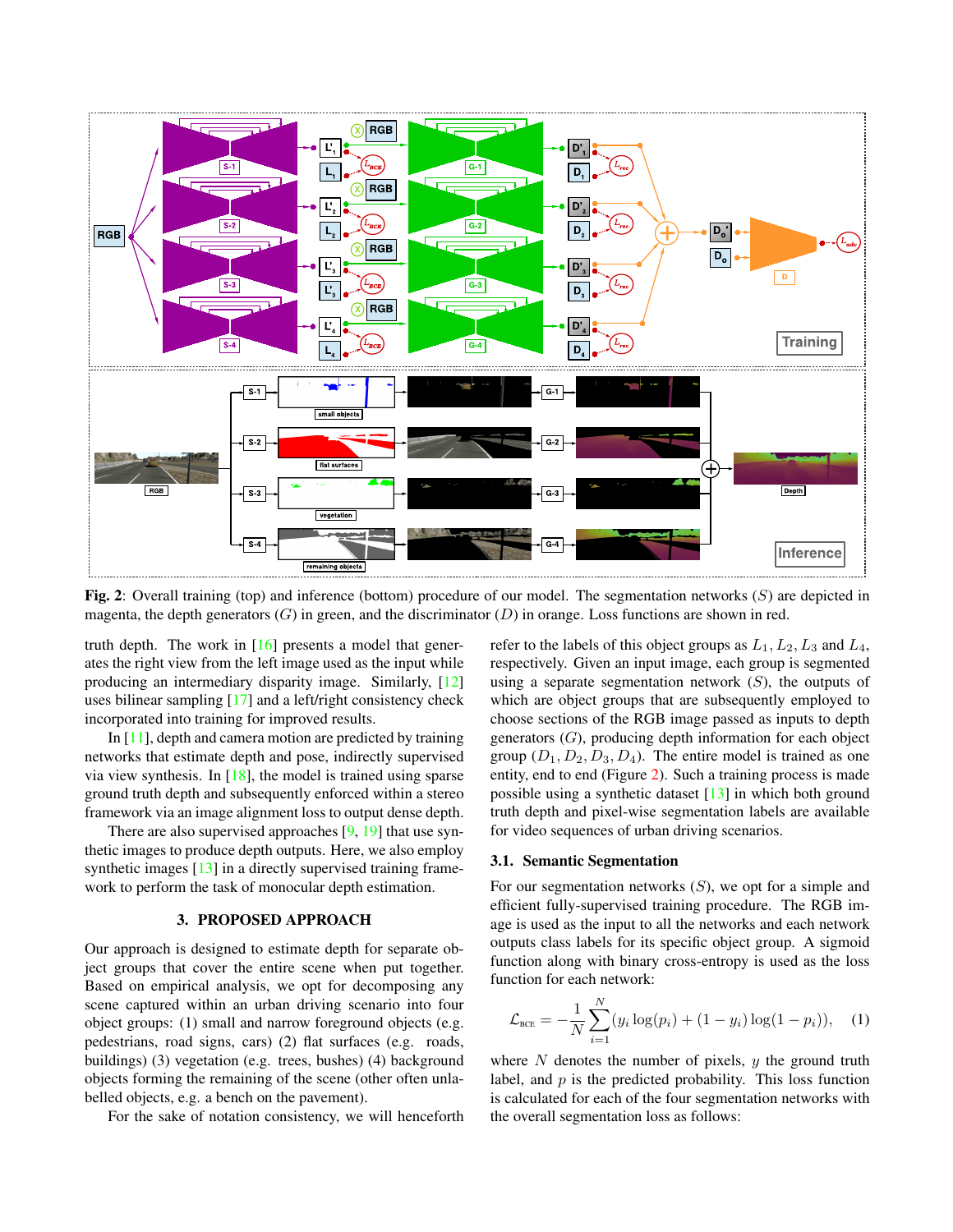<span id="page-2-2"></span>

| Method        |           | Accuracy |       |          |                   |
|---------------|-----------|----------|-------|----------|-------------------|
|               | Abs. Rel. | Sq. Rel. | RMSE  | RMSE log | $\sigma < 1.25^3$ |
| <b>Direct</b> | 0.861     | 1.894    | 7.012 | 0.488    | 0.683             |
| Implicit      | 0.404     | 1.548    | 6.324 | 0.308    | 0.838             |
| Explicit      | 0.286     | 1.432    | 6.122 | 0.272    | 0.902             |

Table 1: Comparing the performance of a single network estimating full depth (Direct), depth generators implicitly considering segments (Implicit) and the full approach (Explicit).

$$
\mathcal{L}_{\text{seg}} = \sum_{n=1}^{4} \lambda_{\text{BCE}_n} \mathcal{L}_{\text{BCE}_n},
$$
 (2)

where  $\lambda_{\text{BCE}}$  is the weighting coefficient empirically selected.

#### 3.2. Monocular Depth Estimation

We consider monocular depth estimation as a supervised image-to-image mapping problem, wherein an input RGB image is translated into a depth image. More formally, a depth generator network  $(G)$  approximates a mapping function that takes as its input an RGB image  $x$  and outputs a depth image y,  $G: x \rightarrow y$ . As a result, the objective of the network should be to produce depth outputs that are as similar to the ground truth as possible. The most efficient and reliable solution is to minimize the Euclidean distance between the pixel values of the output,  $G(x)$ , and the ground truth depth, y. This simple reconstruction mechanism forces the model to generate images that are structurally and contextually close to the ground truth. In our approach, this reconstruction loss for the depth generator network  $G_1$  (responsible for estimating the depth for small foreground object) is:

<span id="page-2-1"></span>
$$
\mathcal{L}_{\text{rec}} = ||G_1(S_1(x) \times x) - (S_1(x) \times y)||_1, \quad (3)
$$

where x is the RGB view of the entire scene,  $S_1$  the segmen-tation network (Section [3.1\)](#page-1-1), and  $y$  denotes the ground truth depth. This loss function is similarly calculated for each of the four segmentation networks, with the overall segmentation loss as follows:

$$
\mathcal{L}_{\text{depth}} = \sum_{n=1}^{4} \lambda_{\text{rec}_n} \mathcal{L}_{\text{rec}_n},
$$
\n(4)

where  $\lambda_{\text{rec}}$  is the weighting coefficient empirically selected.

Once depth is estimated for each individual segment, the final depth output is obtained by simply summing the partial depth images generated for each segment. The overall depth is thus created as follows:

<span id="page-2-0"></span>
$$
D_O = \sum_{n=1}^{4} D_n. \tag{5}
$$

With a simple linear operation such as above, there is always the possibility of undesirable artefacts, such as stitching effects, over-saturation of depth values and depth inhomogeneity, being introduced in the results. To prevent such issues, we introduce an adversarial loss component that ensures the overall consistency of the final depth image. The result of

<span id="page-2-3"></span>

Fig. 3: Qualitative comparison of a single network directly estimating depth (Direct), depth generators implicitly considering segments (Implicit) and the full approach (Explicit).

the summation operation is used as the input to a discriminator, inspired by the work in [\[20\]](#page-4-19), along with the ground depth overall depth. The gradients from this discriminator are used in the overall training of the entire model. Given the RGB input, x, our overall model  $(G<sub>O</sub>)$  generates the entire scene depth output,  $G_O(x) = \tilde{y}$  (result of Eqn. [5\)](#page-2-0). Our discriminator  $(D)$  is adversarially trained to distinguish fake depth images produced by the model,  $\tilde{y}$ , from ground truth depth,  $y$ . The adversarial loss is thus as follows:

$$
\mathcal{L}_{\text{adv}} = \min_{G_O} \max_{D} \mathop{\mathbb{E}}_{x, y \sim \mathbb{P}_d(x, y)} [\log D(x, y)] +
$$
  

$$
\mathop{\mathbb{E}}_{x \sim \mathbb{P}_d(x)} [\log(1 - D(x, G_O(x)))],
$$
(6)

where  $\mathbb{P}_d$  is the data distribution defined by  $\tilde{y} = G_O(x)$ , x the input and  $y$  the ground truth. This loss ensures the fidelity of the overall depth output with no undesirable artefacts. Subsequently, the entirety of the model is trained end to end as one entity with the overall loss function as follows:

$$
\mathcal{L} = \mathcal{L}_{\text{depth}} + \mathcal{L}_{\text{seg}} + \mathcal{L}_{\text{adv}}.\tag{7}
$$

#### 3.3. Implementation Details

Training data is composed of a large corpus of synthetic images [\[13\]](#page-4-12) consisting of RGB, depth and pixel-wise class labels. For the sake of consistency, all the segmentation and depth generator networks follow a similar encoder-decoder architecture, containing skip connections [\[21\]](#page-4-20) between every pair of corresponding layers in the encoder and the decoder. Our discriminator follows the architecture of [\[22\]](#page-4-21) and, similar to our segmentation and depth generator networks, uses convolution-BatchNorm-leaky ReLU ( $slope = 0.2$ ) modules.

All implementation is done in *PyTorch* [\[23\]](#page-4-22), with Adam [\[24\]](#page-4-23) providing the best optimization ( $\beta_1 = 0.5$ ,  $\beta_2 = 0.999$ ,  $\alpha = 0.0001$ ). The weighting coefficients in the loss function are empirically chosen to be  $\lambda_{\text{BCE}_1} = 100, \lambda_{\text{BCE}_2} = 1, \lambda_{\text{BCE}_3} =$  $10, \lambda_{\text{BCE}_4} = 1, \lambda_{\text{rec}_1} = 100, \lambda_{\text{rec}_2} = \lambda_{\text{rec}_3} = \lambda_{\text{rec}_4} = 10.$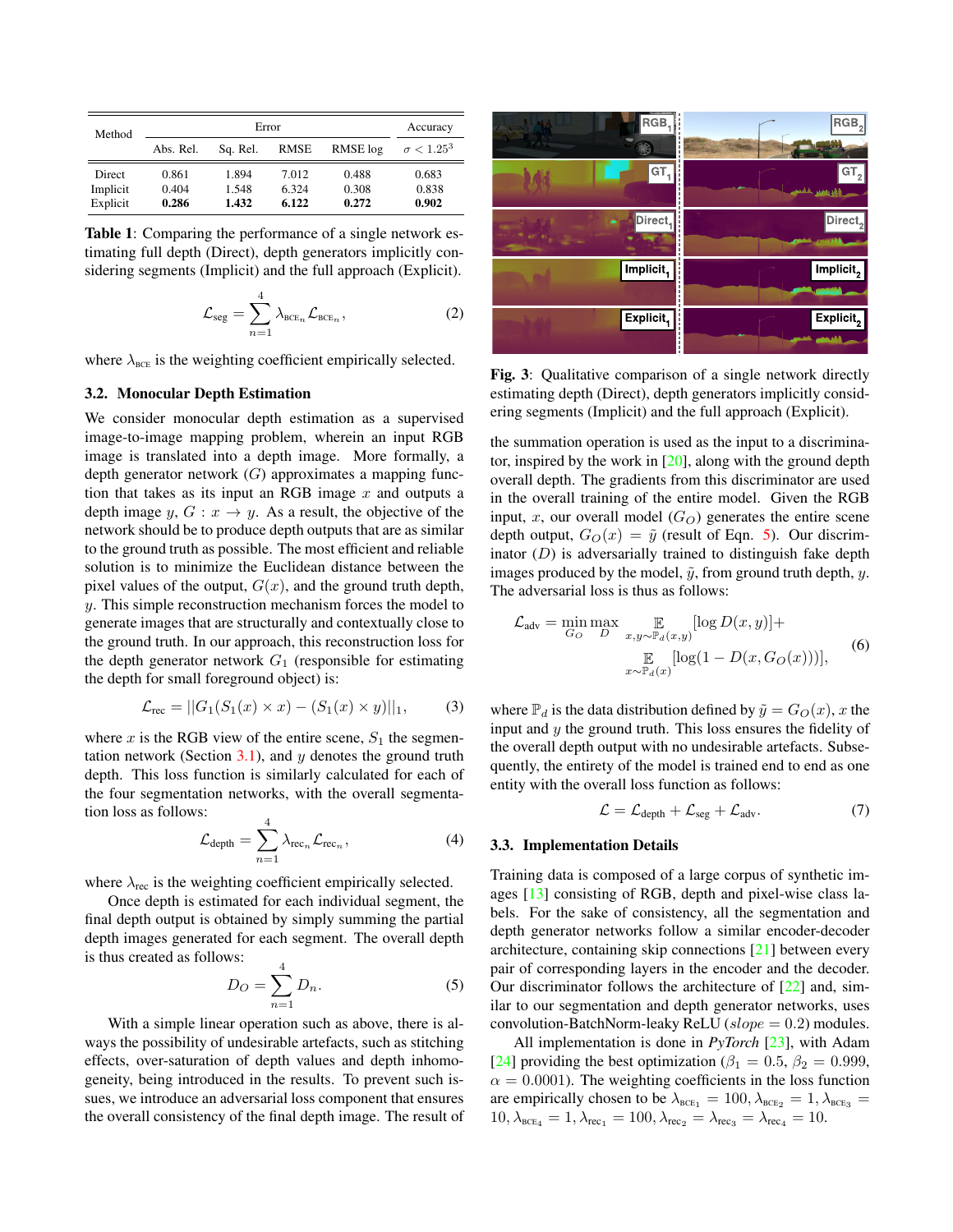<span id="page-3-2"></span>

Fig. 4: Comparing the results of the approach against [\[11,](#page-4-10) [12\]](#page-4-11). Images have been adjusted for better visualization. DEV: Depth and Ego-motion from Video [\[11\]](#page-4-10); LRC: Left-Right Consistency [\[12\]](#page-4-11).

### 4. EXPERIMENTAL RESULTS

<span id="page-3-0"></span>We evaluate our approach using ablation studies and both qualitative and quantitative comparisons with contemporary methods applied to publicly available datasets [\[13,](#page-4-12) [25\]](#page-4-24).

As a crucial part of our work, we attempt to demonstrate that the complexity introduced within the training and inference procedure is integral to the overall performance. Consequently, we simplify the model to measure the improvements made to the approach when an explicit segmentation step is performed before segment-wise depth estimation.

As a part of our ablation studies, we train a single network to carry out global scene depth estimation directly without the influence of any segment-wise segmentation. Secondly, we remove the explicit segmentation step and train the depth generator networks to implicitly perform segment-wise depth estimation by changing the ground truth they attempt to regress to. In essence, the ground truth class labels are used to guide each depth generator to learn to estimate depth for its specific segment only. Essentially, Eqn. [3](#page-2-1) is changed as follows:

$$
\mathcal{L}_{\text{rec}} = ||G_1(x) - (L_1 \times y)||_1, \tag{8}
$$

where  $x$  is the entire RGB image,  $L_1$  the ground truth labels for small foreground objects and  $y$  denotes the ground truth scene depth. The same procedure is used for  $G_2$ ,  $G_3$  and  $G_4$ . The three resulting models (direct, implicit and explicit) are tested on randomly selected synthetic images [\[13\]](#page-4-12).

As seen in Table [1,](#page-2-2) the implicit model produces promising results, offering potential future research directions. However, the explicit model outperforms the direct and implicit models, demonstrating the positive influence of complexity over its performance. Likewise, Figure [3](#page-2-3) also illustrates the superiority of our full approach, specifically, when it comes to small and narrow objects in the scene.

Our approach is also evaluated against contemporary seminal depth estimation approaches [\[10,](#page-4-9) [11,](#page-4-10) [12,](#page-4-11) [26\]](#page-4-25). Following the conventions of the literature, we use the data split suggested in [\[10\]](#page-4-9) for testing. In our assessments, the generated depth is corrected for the differences in focal length between the training  $[13]$  and testing data  $[25]$ . As seen in Table [2,](#page-3-1) our approach outperforms [\[10,](#page-4-9) [11,](#page-4-10) [26\]](#page-4-25) across all metrics and stays very competitive with  $[12]$ , with superior performance across most metrics. All of these comparators are trained and tested on the *same* dataset [\[25\]](#page-4-24) while our approach is trained

<span id="page-3-1"></span>

| Method         |      | Error     |          | Accuracy    |          |                   |
|----------------|------|-----------|----------|-------------|----------|-------------------|
|                |      | Abs. Rel. | Sq. Rel. | <b>RMSE</b> | RMSE log | $\sigma < 1.25^3$ |
| Train Set Mean | [25] | 0.403     | 0.530    | 8.709       | 0.488    | 0.878             |
| Eigen et al.   | [10] | 0.203     | 1.548    | 6.307       | 0.308    | 0.958             |
| Liu et al.     | [26] | 0.202     | 1.614    | 6.523       | 0.308    | 0.965             |
| Zhou et al.    | [11] | 0.208     | 1.768    | 6.856       | 0.283    | 0.957             |
| Godard et al.  | [12] | 0.148     | 1.344    | 5.927       | 0.247    | 0.964             |
| Our Approach   |      | 0.168     | 1.338    | 5.702       | 0.252    | 0.968             |

Table 2: Comparing our approach against [\[10,](#page-4-9) [26,](#page-4-25) [11,](#page-4-10) [12\]](#page-4-11) using the split in [\[10\]](#page-4-9). Comparators are trained and tested on [\[25\]](#page-4-24) while our approach is trained on  $[13]$  and tested on  $[25]$ .

on [\[13\]](#page-4-12) *without domain adaptation* and has not seen a single image from  $[25]$ . This is indeed very impressive and points to the generalization capabilities of our approach. We also experimented with re-training the comparators [\[11,](#page-4-10) [12\]](#page-4-11) using the synthetic dataset, and as expected, our approach offers far superior performance. These results are not included in the interest of space (for brevity - RSME: 7.62 [\[11\]](#page-4-10), 7.24 [\[12\]](#page-4-11), 6.12 [ours]). As seen in Figure [4,](#page-3-2) the visual quality of the results of our approach exceeds that of the comparators. For better quality results, we kindly invite the reader to view the supplementary *[video](https://vimeo.com/336285373)* material accompanying the paper.

### 5. CONCLUSION AND FUTURE WORK

We propose a novel monocular depth estimation approach that utilizes a jointly-trained pixel-wise semantic understanding model to estimate depth for groups of objects. Estimating depth for scene segments leads to simpler learning objectives, which results in higher accuracy and better generalization capabilities. Extensive experimentation demonstrates the efficacy of the proposed approach compared to some of the bestperforming techniques within the literature. Ablation studies also demonstrate that removing the segmentation step prior to depth prediction and having the depth generators implicitly perform segment-wise depth estimation can also produce promising results. This is important for future research since the complexity of the explicit model makes it intractable for real-time applications  $(112 \, ms \, per \, one \, forward \, pass)$ , while the implicit model is much closer to the real time (61 ms). Furthermore, since the model is trained on synthetic data, the use of domain adaptation may also significantly improve the performance of the approach on real-world data.

*For more information and results, we kindly invite the readers to refer to the [video](https://vimeo.com/336285373): [https://vimeo.com/336285373.](https://vimeo.com/336285373)*